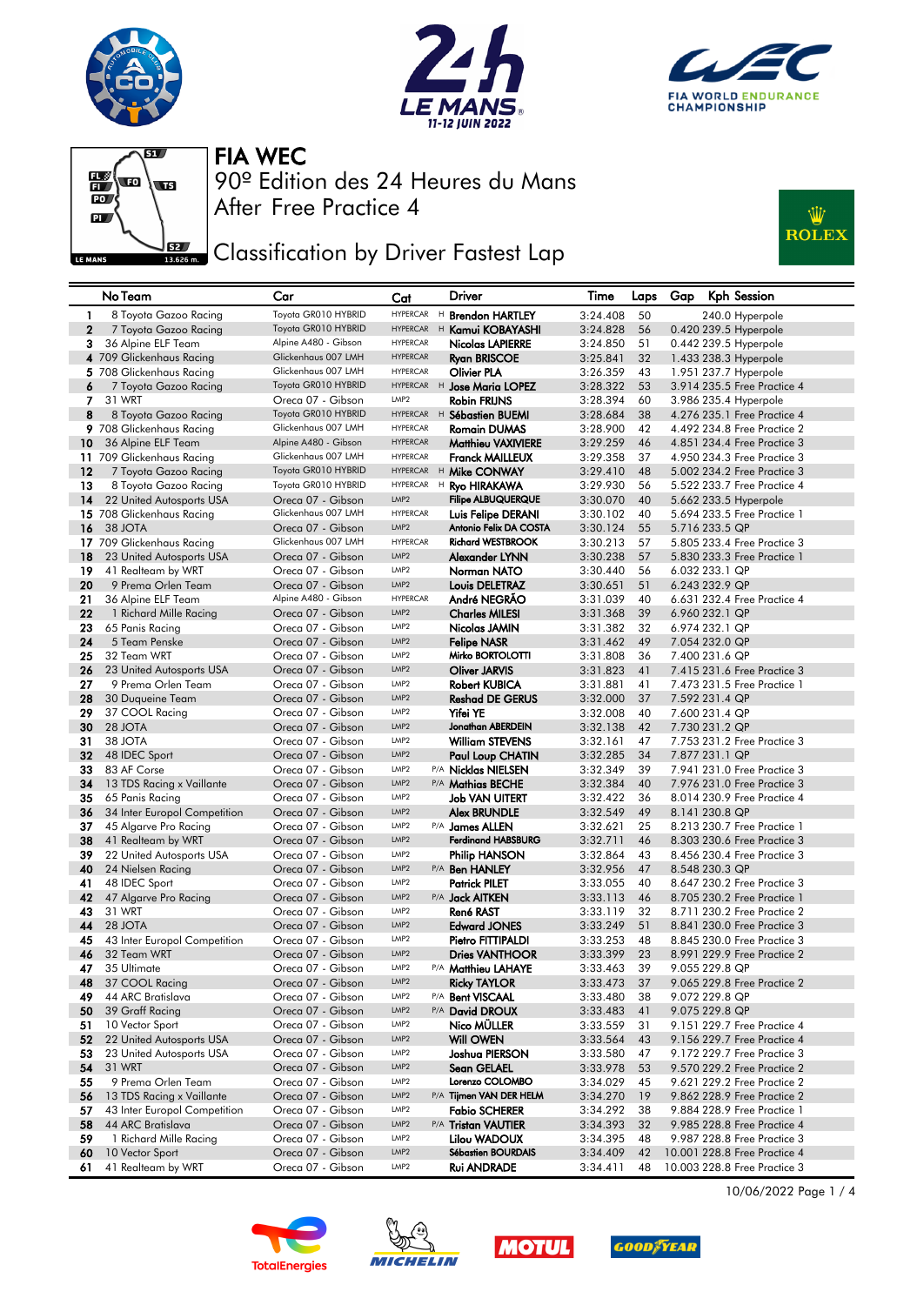![](_page_1_Picture_0.jpeg)

![](_page_1_Picture_1.jpeg)

![](_page_1_Picture_2.jpeg)

![](_page_1_Figure_3.jpeg)

**JEEF** Classification by Driver Fastest Lap

![](_page_1_Picture_6.jpeg)

|            | No Team                                          | Car                                             | Cat                                  | Driver                                           | Time                 | Laps     | Kph Session<br>Gap                                           |
|------------|--------------------------------------------------|-------------------------------------------------|--------------------------------------|--------------------------------------------------|----------------------|----------|--------------------------------------------------------------|
| 62         | 28 JOTA                                          | Oreca 07 - Gibson                               | LMP <sub>2</sub>                     | <b>Oliver RASMUSSEN</b>                          | 3:34.434             | 45       | 10.026 228.8 Free Practice 1                                 |
| 63         | 35 Ultimate                                      | Oreca 07 - Gibson                               | LMP <sub>2</sub>                     | P/A Jean-Baptiste LAHAYE                         | 3:34.486             | 41       | 10.078 228.7 Free Practice 3                                 |
| 64         | 37 COOL Racing                                   | Oreca 07 - Gibson                               | LMP <sub>2</sub>                     | Niklas KRUETTEN                                  | 3:34.495             | 49       | 10.087 228.7 Free Practice 1                                 |
| 65         | 3 DKR Engineering                                | Oreca 07 - Gibson                               | LMP <sub>2</sub>                     | P/A Laurents HORR                                | 3:34.524             | 34       | 10.116 228.7 QP                                              |
| 66         | 83 AF Corse                                      | Oreca 07 - Gibson                               | LMP <sub>2</sub>                     | P/A Alessio ROVERA                               | 3:34.565             | 42       | 10.157 228.6 Free Practice 4                                 |
| 67         | 5 Team Penske                                    | Oreca 07 - Gibson                               | LMP <sub>2</sub>                     | Dane CAMERON                                     | 3:34.603             | 48       | 10.195 228.6 Free Practice 4                                 |
| 68         | 38 JOTA                                          | Oreca 07 - Gibson                               | LMP <sub>2</sub>                     | Roberto GONZALEZ                                 | 3:34.657             | 44       | 10.249 228.5 Free Practice 4                                 |
| 69         | 30 Duqueine Team                                 | Oreca 07 - Gibson                               | LMP <sub>2</sub>                     | <b>Richard BRADLEY</b>                           | 3:34.788             | 32       | 10.380 228.4 Free Practice 3                                 |
| 70         | 47 Algarve Pro Racing                            | Oreca 07 - Gibson                               | LMP <sub>2</sub>                     | P/A Sophia FLOERSCH                              | 3:34.897             | 38       | 10.489 228.3 Free Practice 1                                 |
| 71         | 34 Inter Europol Competition                     | Oreca 07 - Gibson                               | LMP <sub>2</sub>                     | Esteban GUTIERREZ                                | 3:35.121             | 48       | 10.713 228.0 Free Practice 2                                 |
| 72         | 10 Vector Sport                                  | Oreca 07 - Gibson                               | LMP <sub>2</sub>                     | <b>Ryan CULLEN</b>                               | 3:35.253             | 30       | 10.845 227.9 Free Practice 4                                 |
| 73         | 45 Algarve Pro Racing                            | Oreca 07 - Gibson                               | LMP <sub>2</sub>                     | P/A René BINDER                                  | 3:35.895             | 25       | 11,487 227,2 Free Practice 4                                 |
| 74         | 5 Team Penske                                    | Oreca 07 - Gibson                               | LMP <sub>2</sub>                     | <b>Emmanuel COLLARD</b>                          | 3:36.172             | 30       | 11.764 226.9 Free Practice 3                                 |
| 75         | 1 Richard Mille Racing                           | Oreca 07 - Gibson                               | LMP <sub>2</sub>                     | <b>Sébastien OGIER</b>                           | 3:36.196             | 41       | 11,788 226.9 Free Practice 3                                 |
| 76         | 65 Panis Racing                                  | Oreca 07 - Gibson                               | LMP <sub>2</sub>                     | Julien CANAL                                     | 3:36.261             | 30       | 11.853 226.8 Free Practice 2                                 |
| 77         | 48 IDEC Sport                                    | Oreca 07 - Gibson                               | LMP <sub>2</sub><br>LMP <sub>2</sub> | <b>Paul LAFARGUE</b>                             | 3:36.441             | 34       | 12,033 226.6 Free Practice 3                                 |
| 78         | 32 Team WRT                                      | Oreca 07 - Gibson<br>Oreca 07 - Gibson          | LMP <sub>2</sub>                     | <b>Rolf INEICHEN</b><br>David HEINEMEIER-HANSSON | 3:36.619             | 76<br>36 | 12.211 226.5 Free Practice 4<br>12,308 226,3 Free Practice 4 |
| 79<br>80   | 43 Inter Europol Competition<br>30 Duqueine Team | Oreca 07 - Gibson                               | LMP <sub>2</sub>                     | Guillermo ROJAS                                  | 3:36.716<br>3:37.275 | 22       | 12.867 225.8 Free Practice 4                                 |
| 81         | 34 Inter Europol Competition                     | Oreca 07 - Gibson                               | LMP <sub>2</sub>                     | Jakub SMIECHOWSKI                                | 3:37.578             | 27       | 13.170 225.5 Free Practice 3                                 |
| 82         | 24 Nielsen Racing                                | Oreca 07 - Gibson                               | LMP <sub>2</sub>                     | P/A Matthew BELL                                 | 3:37.816             | 34       | 13.408 225.2 Free Practice 3                                 |
| 83         | 3 DKR Engineering                                | Oreca 07 - Gibson                               | LMP <sub>2</sub>                     | P/A Alexandre COUGNAUD                           | 3:38.054             | 31       | 13.646 225.0 Free Practice 3                                 |
| 84         | 27 CD Sport                                      | Ligier JSP217 - Gibson                          | LMP <sub>2</sub>                     | P/A Steven PALETTE                               | 3:38.136             | 36       | 13.728 224.9 QP                                              |
| 85         | 47 Algarve Pro Racing                            | Oreca 07 - Gibson                               | LMP <sub>2</sub>                     | P/A John FALB                                    | 3:38.863             | 55       | 14,455 224,1 Free Practice 3                                 |
| 86         | 45 Algarve Pro Racing                            | Oreca 07 - Gibson                               | LMP <sub>2</sub>                     | P/A Steven THOMAS                                | 3:39.722             | 34       | 15.314 223.3 Free Practice 1                                 |
| 87         | 35 Ultimate                                      | Oreca 07 - Gibson                               | LMP <sub>2</sub>                     | P/A Francois HERIAU                              | 3:39.983             | 58       | 15.575 223.0 Free Practice 1                                 |
| 88         | 3 DKR Engineering                                | Oreca 07 - Gibson                               | LMP <sub>2</sub>                     | P/A Jean GLORIEUX                                | 3:40.049             | 26       | 15.641 222.9 Free Practice 1                                 |
| 89         | 24 Nielsen Racing                                | Oreca 07 - Gibson                               | LMP <sub>2</sub>                     | P/A Rodrigo SALES                                | 3:40.466             | 35       | 16.058 222.5 Free Practice 3                                 |
| 90         | 83 AF Corse                                      | Oreca 07 - Gibson                               | LMP <sub>2</sub>                     | P/A François PERRODO                             | 3:40.516             | 43       | 16.108 222.4 Free Practice 4                                 |
| 91         | 39 Graff Racing                                  | Oreca 07 - Gibson                               | LMP <sub>2</sub>                     | P/A Eric TROUILLET                               | 3:41.038             | 29       | 16.630 221.9 Free Practice 3                                 |
| 92         | 13 TDS Racing x Vaillante                        | Oreca 07 - Gibson                               | LMP <sub>2</sub>                     | P/A Philippe CIMADOMO                            | 3:42.168             | 39       | 17.760 220.8 Free Practice 3                                 |
| 93         | 39 Graff Racing                                  | Oreca 07 - Gibson                               | LMP <sub>2</sub>                     | P/A Sébastien PAGE                               | 3:43.739             | 23       | 19.331 219.2 Free Practice 1                                 |
| 94         | 27 CD Sport                                      | Ligier JSP217 - Gibson                          | LMP <sub>2</sub>                     | P/A Christophe CRESP                             | 3:44.712             | 35       | 20,304 218,3 Free Practice 3                                 |
| 95         | 44 ARC Bratislava                                | Oreca 07 - Gibson                               | LMP <sub>2</sub>                     | P/A Miroslav KONOPKA                             | 3:47.172             | 38       | 22.764 215.9 Free Practice 1                                 |
| 96         | 27 CD Sport                                      | Ligier JSP217 - Gibson                          | LMP <sub>2</sub>                     | P/A Michael JENSEN                               | 3:47.381             | 37       | 22.973 215.7 Free Practice 1                                 |
| 97         | 64 Corvette Racing                               | Chevrolet Corvette C8.R                         | <b>LMGTE Pro</b>                     | <b>Nick TANDY</b>                                | 3:49.985             | 49       | 25.577 213.3 Hyperpole                                       |
| 98         | 63 Corvette Racing                               | Chevrolet Corvette C8.R                         | <b>LMGTE Pro</b>                     | <b>Antonio GARCIA</b>                            | 3:50.177             | 56       | 25.769 213.1 Hyperpole                                       |
| 99         | 91 Porsche GT Team                               | Porsche 911 RSR - 19                            | <b>LMGTE Pro</b>                     | Frédéric MAKOWIECKI                              | 3:50.377             | 37       | 25.969 212.9 Hyperpole                                       |
| 100        | 92 Porsche GT Team                               | Porsche 911 RSR - 19                            | <b>LMGTE Pro</b>                     | <b>Laurens VANTHOOR</b>                          | 3:50.522             | 42       | 26.114 212.8 Hyperpole                                       |
| 101        | 51 AF Corse                                      | Ferrari 488 GTE Evo                             | <b>LMGTE Pro</b>                     | <b>James CALADO</b>                              | 3:51.502             | 38       | 27.094 211.9 QP                                              |
| 102        | 52 AF Corse                                      | Ferrari 488 GTE Evo<br>Aston Martin VANTAGE AMR | <b>LMGTE Pro</b><br>LMGTE Am         | <b>Antonio FUOCO</b>                             | 3:51.614             | 51       | 27.206 211.8 QP                                              |
| 103<br>104 | 98 Northwest AMR<br>61 AF Corse                  |                                                 | <b>LMGTE Am</b>                      | Nicki THIIM                                      | 3:52.559             | 35<br>45 | 28.151 210.9 QP                                              |
| 105        | 63 Corvette Racing                               | Ferrari 488 GTE Evo<br>Chevrolet Corvette C8.R  | <b>LMGTE Pro</b>                     | <b>Vincent ABRIL</b><br><b>Nicky CATSBURG</b>    | 3:52.594<br>3:52.710 | 31       | 28.186 210.9 Hyperpole<br>28,302 210.8 Free Practice 4       |
| 106        | 64 Corvette Racing                               | Chevrolet Corvette C8.R                         | <b>LMGTE Pro</b>                     | <b>Tommy MILNER</b>                              | 3:52.731             | 49       | 28.323 210.8 Free Practice 4                                 |
| 107        | 57 Kessel Racing                                 | Ferrari 488 GTE Evo                             | LMGTE Am                             | Mikkel JENSEN                                    | 3:52.751             | 60       | 28.343 210.8 Hyperpole                                       |
| 108        | 91 Porsche GT Team                               | Porsche 911 RSR - 19                            | <b>LMGTE Pro</b>                     | <b>Richard LIETZ</b>                             | 3:52.787             | 39       | 28.379 210.7 Free Practice 3                                 |
| 109        | 92 Porsche GT Team                               | Porsche 911 RSR - 19                            | <b>LMGTE Pro</b>                     | Michael CHRISTENSEN                              | 3:52.898             | 51       | 28.490 210.6 Free Practice 3                                 |
| 110        | 77 Dempsey - Proton Racing                       | Porsche 911 RSR - 19                            | <b>LMGTE Am</b>                      | Harry TINCKNELL                                  | 3:53.006             | 42       | 28.598 210.5 Hyperpole                                       |
| 111        | 91 Porsche GT Team                               | Porsche 911 RSR - 19                            | <b>LMGTE Pro</b>                     | Gianmaria BRUNI                                  | 3:53.123             | 50       | 28.715 210.4 Free Practice 4                                 |
| 112        | 63 Corvette Racing                               | Chevrolet Corvette C8.R                         | <b>LMGTE Pro</b>                     | Jordan TAYLOR                                    | 3:53.145             | 38       | 28.737 210.4 Free Practice 3                                 |
| 113        | 52 AF Corse                                      | Ferrari 488 GTE Evo                             | <b>LMGTE Pro</b>                     | Miguel MOLINA                                    | 3:53.682             | 43       | 29.274 209.9 Free Practice 4                                 |
| 114        | 54 AF Corse                                      | Ferrari 488 GTE Evo                             | LMGTE Am                             | <b>Nick CASSIDY</b>                              | 3:53.690             | 41       | 29.282 209.9 QP                                              |
| 115        | 64 Corvette Racing                               | Chevrolet Corvette C8.R                         | <b>LMGTE Pro</b>                     | Alexander SIMS                                   | 3:53.699             | 20       | 29.291 209.9 Free Practice 2                                 |
| 116        | 85 Iron Dames                                    | Ferrari 488 GTE Evo                             | LMGTE Am                             | <b>Rahel FREY</b>                                | 3:53.869             | 54       | 29.461 209.7 Hyperpole                                       |
| 117        | 74 Riley Motorsports                             | Ferrari 488 GTE Evo                             | <b>LMGTE Pro</b>                     | <b>Felipe FRAGA</b>                              | 3:54.019             | 17       | 29.611 209.6 Free Practice 2                                 |
| 118        | 92 Porsche GT Team                               | Porsche 911 RSR - 19                            | <b>LMGTE Pro</b>                     | Kevin ESTRE                                      | 3:54.158             | 31       | 29.750 209.5 Free Practice 2                                 |
| 119        | 52 AF Corse                                      | Ferrari 488 GTE Evo                             | <b>LMGTE Pro</b>                     | Davide RIGON                                     | 3:54.177             | 31       | 29.769 209.5 Free Practice 4                                 |
| 120        | 86 GR Racing                                     | Porsche 911 RSR - 19                            | LMGTE Am                             | Benjamin BARKER                                  | 3:54.323             | 28       | 29.915 209.3 QP                                              |
| 121        | 51 AF Corse                                      | Ferrari 488 GTE Evo                             | <b>LMGTE Pro</b>                     | <b>Daniel SERRA</b>                              | 3:54.337             | 26       | 29.929 209.3 Free Practice 4                                 |
| 122        | 46 Team Project 1                                | Porsche 911 RSR - 19                            | <b>LMGTE Am</b>                      | Mikkel PEDERSEN                                  | 3:54.386             | 35       | 29.978 209.3 Free Practice 3                                 |

![](_page_1_Picture_8.jpeg)

![](_page_1_Picture_9.jpeg)

![](_page_1_Picture_10.jpeg)

![](_page_1_Picture_11.jpeg)

10/06/2022 Page 2 / 4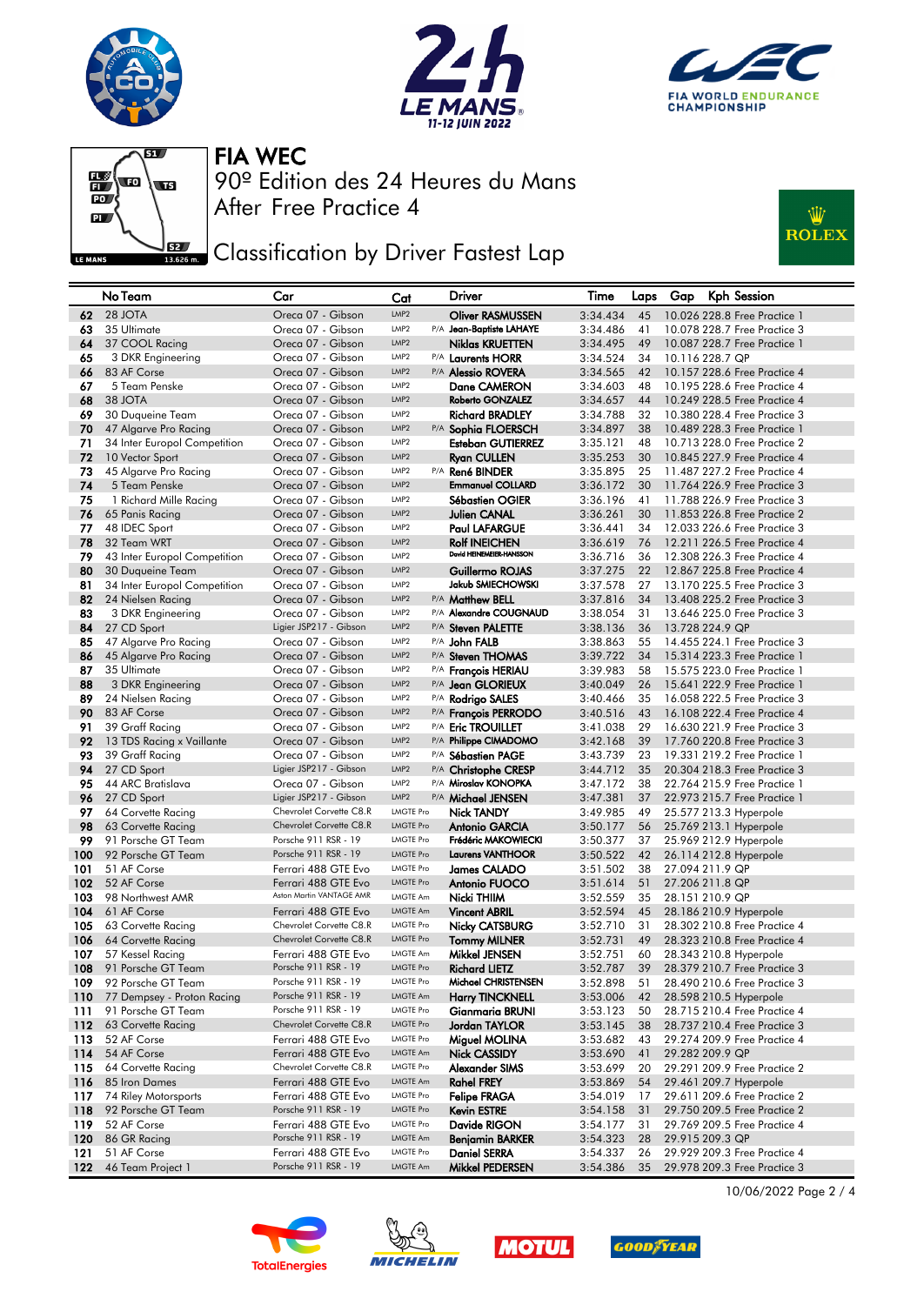![](_page_2_Picture_0.jpeg)

![](_page_2_Picture_1.jpeg)

![](_page_2_Picture_2.jpeg)

![](_page_2_Figure_3.jpeg)

## **JEEF** Classification by Driver Fastest Lap

![](_page_2_Picture_6.jpeg)

|            | No Team                                | Car                                         | Cat                          | Driver                                      | Time                 | Laps     | Gap | Kph Session                                                  |
|------------|----------------------------------------|---------------------------------------------|------------------------------|---------------------------------------------|----------------------|----------|-----|--------------------------------------------------------------|
| 123        | 56 Team Project 1                      | Porsche 911 RSR - 19                        | LMGTE Am                     | <b>Ben BARNICOAT</b>                        | 3:54.510             | 33       |     | 30.102 209.2 QP                                              |
| 124        | 46 Team Project 1                      | Porsche 911 RSR - 19                        | LMGTE Am                     | Matteo CAIROLI                              | 3:54.533             | 29       |     | 30.125 209.2 QP                                              |
| 125        | 74 Riley Motorsports                   | Ferrari 488 GTE Evo                         | <b>LMGTE Pro</b>             | Sam BIRD                                    | 3:54.601             | 9        |     | 30.193 209.1 Free Practice 1                                 |
| 126        | 33 TF Sport                            | Aston Martin VANTAGE AMR                    | LMGTE Am                     | <b>Henrique CHAVES</b>                      | 3:54.618             | 38       |     | 30.210 209.1 Free Practice 3                                 |
| 127        | 51 AF Corse                            | Ferrari 488 GTE Evo                         | <b>LMGTE Pro</b>             | Alessandro PIER GUIDI                       | 3:54.869             | 29       |     | 30.461 208.9 Free Practice 3                                 |
| 128        | 99 Hardpoint Motorsport                | Porsche 911 RSR - 19                        | LMGTE Am                     | <b>Alessio PICARIELLO</b>                   | 3:54.906             | 37       |     | 30.498 208.8 Free Practice 3                                 |
| 129        | 79 WeatherTech Racing                  | Porsche 911 RSR - 19                        | LMGTE Am                     | <b>Julien ANDLAUER</b>                      | 3:54.912             | 35       |     | 30.504 208.8 QP                                              |
| 130        | 98 Northwest AMR                       | Aston Martin VANTAGE AMR                    | LMGTE Am                     | David PITTARD                               | 3:54.937             | 36       |     | 30.529 208.8 Free Practice 3                                 |
| 131        | 59 Inception Racing                    | Ferrari 488 GTE Evo                         | LMGTE Am                     | Côme LEDOGAR                                | 3:55.162             | 37       |     | 30.754 208.6 QP                                              |
| 132        | 77 Dempsey - Proton Racing             | Porsche 911 RSR - 19                        | LMGTE Am                     | <b>Sebastian PRIAULX</b>                    | 3:55.164             | 41       |     | 30.756 208.6 Free Practice 3                                 |
| 133        | 88 Dempsey - Proton Racing             | Porsche 911 RSR - 19                        | LMGTE Am                     | <b>Jan HEYLEN</b>                           | 3:55.265             | 43       |     | 30.857 208.5 Free Practice 4                                 |
| 134        | 80 Iron Lynx                           | Ferrari 488 GTE Evo                         | <b>LMGTE Am</b>              | Matteo CRESSONI                             | 3:55.269             | 35       |     | 30.861 208.5 Free Practice 3                                 |
| 135        | 21 AF Corse                            | Ferrari 488 GTE Evo                         | <b>LMGTE Am</b><br>LMGTE Am  | <b>Toni VILANDER</b><br><b>Louis PRETTE</b> | 3:55.286<br>3:55.323 | 44       |     | 30.878 208.5 Free Practice 3                                 |
| 136<br>137 | 61 AF Corse<br>71 Spirit of Race       | Ferrari 488 GTE Evo<br>Ferrari 488 GTE Evo  | LMGTE Am                     | <b>Pierre RAGUES</b>                        |                      | 47<br>43 |     | 30.915 208.5 Free Practice 4<br>31.123 208.3 Free Practice 3 |
| 138        | 86 GR Racing                           | Porsche 911 RSR - 19                        | LMGTE Am                     | <b>Riccardo PERA</b>                        | 3:55.531<br>3:55.575 | 42       |     | 31.167 208.2 Free Practice 3                                 |
| 139        | 55 Spirit of Race                      | Ferrari 488 GTE Evo                         | LMGTE Am                     | David PEREL                                 | 3:55.582             | 37       |     | 31.174 208.2 Free Practice 3                                 |
| 140        | 55 Spirit of Race                      | Ferrari 488 GTE Evo                         | LMGTE Am                     | <b>Matthew GRIFFIN</b>                      | 3:55.617             | 40       |     | 31.209 208.2 QP                                              |
| 141        | 85 Iron Dames                          | Ferrari 488 GTE Evo                         | LMGTE Am                     | Michelle GATTING                            | 3:55.629             | 45       |     | 31,221 208.2 Free Practice 3                                 |
| 142        | 99 Hardpoint Motorsport                | Porsche 911 RSR - 19                        | LMGTE Am                     | Martin RUMP                                 | 3:55.641             | 49       |     | 31.233 208.2 Free Practice 3                                 |
| 143        | 54 AF Corse                            | Ferrari 488 GTE Evo                         | LMGTE Am                     | Francesco CASTELLACCI                       | 3:55.658             | 47       |     | 31,250 208,2 Free Practice 3                                 |
|            | 144 777 D'Station Racing               | Aston Martin VANTAGE AMR                    | LMGTE Am                     | Tomonobu FUJII                              | 3:55.659             | 39       |     | 31.251 208.2 Free Practice 3                                 |
| 145        | 75 Iron Lynx                           | Ferrari 488 GTE Evo                         | LMGTE Am                     | Nicolas VARRONE                             | 3:55.672             | 54       |     | 31.264 208.1 QP                                              |
| 146        | 60 Iron Lynx                           | Ferrari 488 GTE Evo                         | LMGTE Am                     | Alessandro BALZAN                           | 3:55.728             | 47       |     | 31.320 208.1 Free Practice 4                                 |
| 147        | 88 Dempsey - Proton Racing             | Porsche 911 RSR - 19                        | LMGTE Am                     | Maxwell ROOT                                | 3:55.802             | 50       |     | 31.394 208.0 Free Practice 3                                 |
| 148        | 60 Iron Lynx                           | Ferrari 488 GTE Evo                         | LMGTE Am                     | Raffaele GIAMMARIA                          | 3:55.819             | 30       |     | 31.411 208.0 Free Practice 3                                 |
| 149        | 57 Kessel Racing                       | Ferrari 488 GTE Evo                         | LMGTE Am                     | <b>Frederik SCHANDORFF</b>                  | 3:55.891             | 35       |     | 31.483 208.0 Free Practice 4                                 |
| 150        | 80 Iron Lynx                           | Ferrari 488 GTE Evo                         | LMGTE Am                     | <b>Giancarlo FISICHELLA</b>                 | 3:55.899             | 37       |     | 31.491 207.9 Free Practice 4                                 |
| 151        | 33 TF Sport                            | Aston Martin VANTAGE AMR                    | <b>LMGTE Am</b>              | Marco SØRENSEN                              | 3:55.997             | 38       |     | 31,589 207,9 Free Practice 1                                 |
| 152        | 66 JMW Motorsport                      | Ferrari 488 GTE Evo                         | LMGTE Am                     | Renger VAN DER ZANDE                        | 3:56.008             | 43       |     | 31.600 207.8 QP                                              |
| 153        | 80 Iron Lynx                           | Ferrari 488 GTE Evo                         | LMGTE Am                     | <b>Richard HEISTAND</b>                     | 3:56.019             | 39       |     | 31.611 207.8 Free Practice 3                                 |
|            | 154 777 D'Station Racing               | Aston Martin VANTAGE AMR                    | LMGTE Am                     | <b>Charles FAGG</b>                         | 3:56.035             | 36       |     | 31.627 207.8 Free Practice 2                                 |
| 155        | 93 Proton Competition                  | Porsche 911 RSR - 19                        | LMGTE Am                     | Zacharie ROBICHON                           | 3:56.039             | 11       |     | 31.631 207.8 Free Practice 3                                 |
| 156        | 79 WeatherTech Racing                  | Porsche 911 RSR - 19                        | LMGTE Am                     | <b>Thomas MERRILL</b>                       | 3:56.039             | 50       |     | 31.631 207.8 Free Practice 4                                 |
| 157        | 56 Team Project 1                      | Porsche 911 RSR - 19                        | LMGTE Am                     | <b>Oliver MILLROY</b>                       | 3:56.182             | 30       |     | 31.774 207.7 Free Practice 4                                 |
| 158        | 93 Proton Competition                  | Porsche 911 RSR - 19                        | LMGTE Am                     | Matt CAMPBELL                               | 3:56.219             | 33       |     | 31.811 207.7 Free Practice 4                                 |
| 159        | 59 Inception Racing                    | Ferrari 488 GTE Evo                         | LMGTE Am                     | Marvin KLEIN                                | 3:56.237             | 47       |     | 31.829 207.6 Free Practice 4                                 |
| 160        | 74 Riley Motorsports                   | Ferrari 488 GTE Evo                         | <b>LMGTE Pro</b><br>LMGTE Am | <b>Shane VAN GISBERGEN</b>                  | 3:56.373             | 25       |     | 31.965 207.5 Free Practice 1                                 |
| 161<br>162 | 71 Spirit of Race<br>56 Team Project 1 | Ferrari 488 GTE Evo<br>Porsche 911 RSR - 19 | LMGTE Am                     | <b>Gabriel AUBRY</b><br>Brendan IRIBE       | 3:56.696             | 38<br>40 |     | 32,288 207,2 Free Practice 4                                 |
| 163        | 61 AF Corse                            | Ferrari 488 GTE Evo                         | LMGTE Am                     | <b>Conrad GRUNEWALD</b>                     | 3:56.792<br>3:56.888 | 34       |     | 32.384 207.2 Free Practice 3<br>32,480 207,1 Free Practice 3 |
| 164        | 79 WeatherTech Racing                  | Porsche 911 RSR - 19                        | LMGTE Am                     | <b>Cooper MACNEIL</b>                       | 3:57.487             | 35       |     | 33.079 206.6 Free Practice 3                                 |
| 165        | 21 AF Corse                            | Ferrari 488 GTE Evo                         | LMGTE Am                     | Simon MANN                                  | 3:57.970             | 47       |     | 33.562 206.1 Free Practice 4                                 |
| 166        | 99 Hardpoint Motorsport                | Porsche 911 RSR - 19                        | LMGTE Am                     | <b>Andrew HARYANTO</b>                      | 3:58.223             | 40       |     | 33.815 205.9 Free Practice 3                                 |
| 167        | 66 JMW Motorsport                      | Ferrari 488 GTE Evo                         | LMGTE Am                     | Jason HART                                  | 3:58.461             | 39       |     | 34,053 205,7 Free Practice 3                                 |
| 168        | 85 Iron Dames                          | Ferrari 488 GTE Evo                         | LMGTE Am                     | Sarah BOVY                                  | 3:58.838             | 41       |     | 34.430 205.4 Free Practice 3                                 |
|            | 169 777 D'Station Racing               | Aston Martin VANTAGE AMR                    | LMGTE Am                     | Satoshi HOSHINO                             | 3:58.881             | 29       |     | 34.473 205.3 Free Practice 3                                 |
| 170        | 98 Northwest AMR                       | Aston Martin VANTAGE AMR                    | LMGTE Am                     | Paul DALLA LANA                             | 3:58.959             | 42       |     | 34.551 205.3 Free Practice 4                                 |
| 171        | 54 AF Corse                            | Ferrari 488 GTE Evo                         | LMGTE Am                     | <b>Thomas FLOHR</b>                         | 3:59.074             | 45       |     | 34.666 205.2 Free Practice 3                                 |
| 172        | 77 Dempsey - Proton Racing             | Porsche 911 RSR - 19                        | LMGTE Am                     | <b>Christian RIED</b>                       | 3:59.132             | 28       |     | 34.724 205.1 Free Practice 1                                 |
| 173        | 33 TF Sport                            | Aston Martin VANTAGE AMR                    | LMGTE Am                     | <b>Ben KEATING</b>                          | 3:59.146             | 34       |     | 34.738 205.1 Free Practice 3                                 |
| 174        | 21 AF Corse                            | Ferrari 488 GTE Evo                         | LMGTE Am                     | <b>Christoph ULRICH</b>                     | 3:59.736             | 41       |     | 35.328 204.6 Free Practice 3                                 |
| 175        | 46 Team Project 1                      | Porsche 911 RSR - 19                        | LMGTE Am                     | <b>Nicolas LEUTWILER</b>                    | 4:00.514             | 25       |     | 36.106 204.0 Free Practice 1                                 |
| 176        | 55 Spirit of Race                      | Ferrari 488 GTE Evo                         | LMGTE Am                     | <b>Duncan CAMERON</b>                       | 4:01.049             | 52       |     | 36.641 203.5 Free Practice 3                                 |
| 177.       | 86 GR Racing                           | Porsche 911 RSR - 19                        | LMGTE Am                     | Michael WAINWRIGHT                          | 4:01.250             | 25       |     | 36.842 203.3 Free Practice 3                                 |
| 178        | 59 Inception Racing                    | Ferrari 488 GTE Evo                         | LMGTE Am                     | Alexander WEST                              | 4:01.669             | 43       |     | 37.261 203.0 Free Practice 3                                 |
| 179        | 75 Iron Lynx                           | Ferrari 488 GTE Evo                         | LMGTE Am                     | <b>Christian HOOK</b>                       | 4:01.876             | 32       |     | 37.468 202.8 Free Practice 3                                 |
| 180        | 57 Kessel Racing                       | Ferrari 488 GTE Evo                         | LMGTE Am                     | Takeshi KIMURA                              | 4:01.969             | 43       |     | 37.561 202.7 Free Practice 1                                 |
| 181        | 71 Spirit of Race                      | Ferrari 488 GTE Evo                         | LMGTE Am                     | <b>Franck DEZOTEUX</b>                      | 4:02.547             | 55       |     | 38.139 202.2 Free Practice 4                                 |
| 182        | 88 Dempsey - Proton Racing             | Porsche 911 RSR - 19                        | LMGTE Am                     | Fred POORDAD                                | 4:02.631             | 35       |     | 38.223 202.2 Free Practice 3                                 |
| 183        | 75 Iron Lynx                           | Ferrari 488 GTE Evo                         | LMGTE Am                     | <b>Pierre EHRET</b>                         | 4:03.047             | 31       |     | 38.639 201.8 Free Practice 4                                 |

![](_page_2_Picture_8.jpeg)

![](_page_2_Picture_9.jpeg)

![](_page_2_Picture_10.jpeg)

![](_page_2_Picture_11.jpeg)

10/06/2022 Page 3 / 4